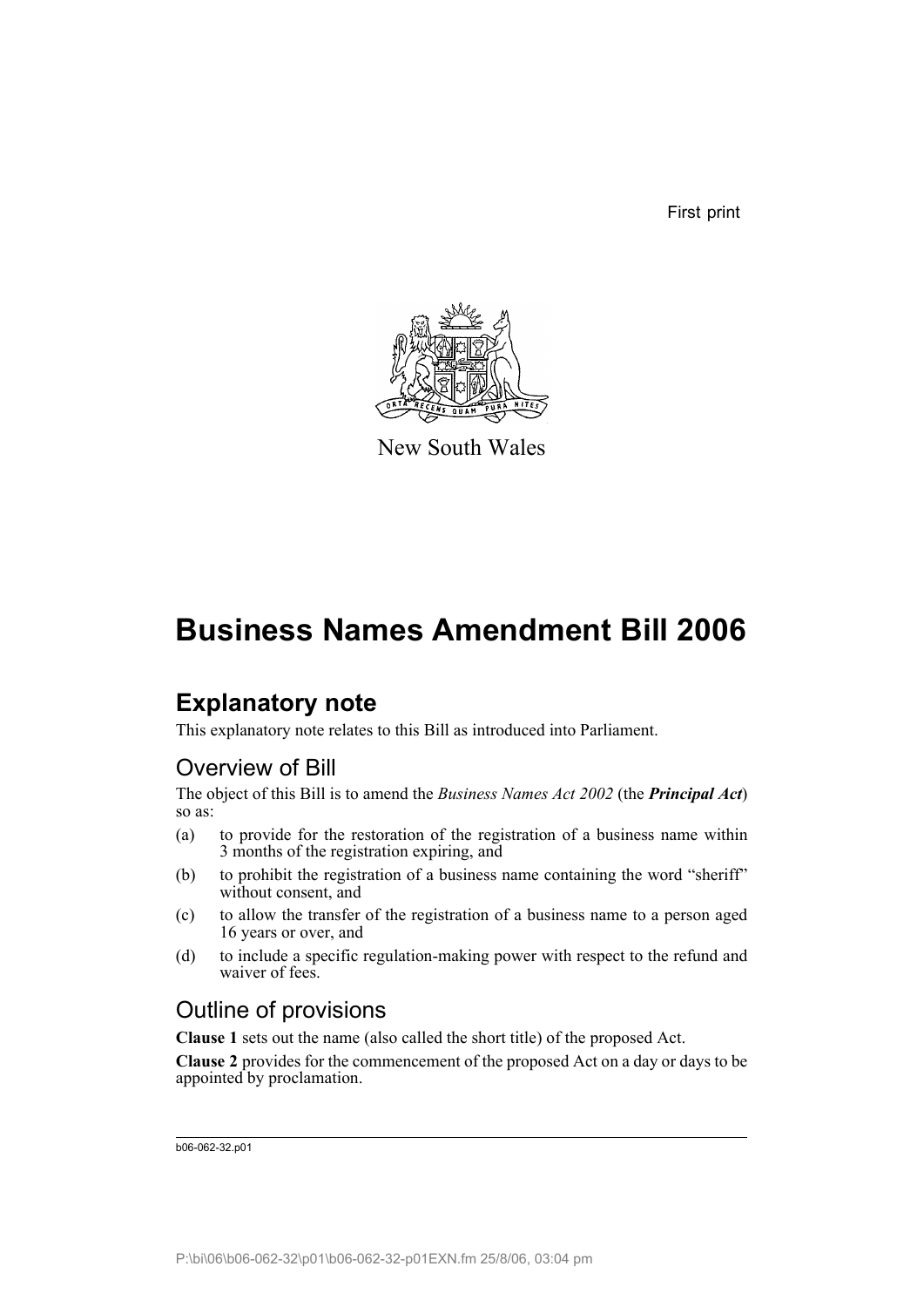Explanatory note

**Clause 3** is a formal provision that gives effect to the amendments to the *Business Names Act 2002* set out in Schedule 1.

**Clause 4** provides for the repeal of the proposed Act after all the amendments made by the proposed Act have commenced. Once the amendments have commenced the proposed Act will be spent and section 30 of the *Interpretation Act 1987* provides that the repeal of an amending Act does not affect the amendments made by that Act.

#### **Schedule 1 Amendments**

**Schedule 1 [1]** amends section 3 of the Principal Act to update definitions as a consequence of administrative changes affecting the former Department of Fair Trading.

**Schedule 1 [2]** amends section 5 (3) (a) of the Principal Act so that an application for transfer of registration of a business name may be made by a person aged 16 years or over. This amendment will establish a consistent minimum age of 16 years as the age at which a person may apply for the registration or transfer of a business name and will achieve consistency between sections 35 (1) and 37 (3) of the *Licensing and Registration (Uniform Procedures) Act 2002* (which is applied by the Principal Act).

**Schedule 1 [3]** substitutes section 5 (3) (c) of the Principal Act to provide for the restoration of registration of business names. Such restoration must be applied for within 3 months of the expiration of the registered business name. **Schedule 1 [5]** amends section 6 (3) (a) of the Principal Act to ensure that business names capable of restoration are protected from being registered by another person.

**Schedule 1 [4]** amends section 6 of the Principal Act so as to prohibit the registration of business names containing the word "sheriff" unless such registration has been consented to by the Sheriff under the *Sheriff Act 2005*. **Schedule 1 [6]** amends section 17 (1) of the Principal Act so that a registered business name containing the word "sheriff" may be cancelled in the event that consent to the use of that name is revoked.

**Schedule 1 [7]** amends section 23 of the Principal Act to make it clear that section 23 does not limit the operation of rules of court.

**Schedule 1 [8]** amends section 40 of the Principal Act so as to extend the regulation-making power to include the power to make regulations for or with respect to the refund and waiver of fees.

**Schedule 1 [9]** amends Schedule 2 to the Principal Act to enable regulations of a savings or transitional nature to be made as a consequence of the enactment of the proposed Act.

Explanatory note page 2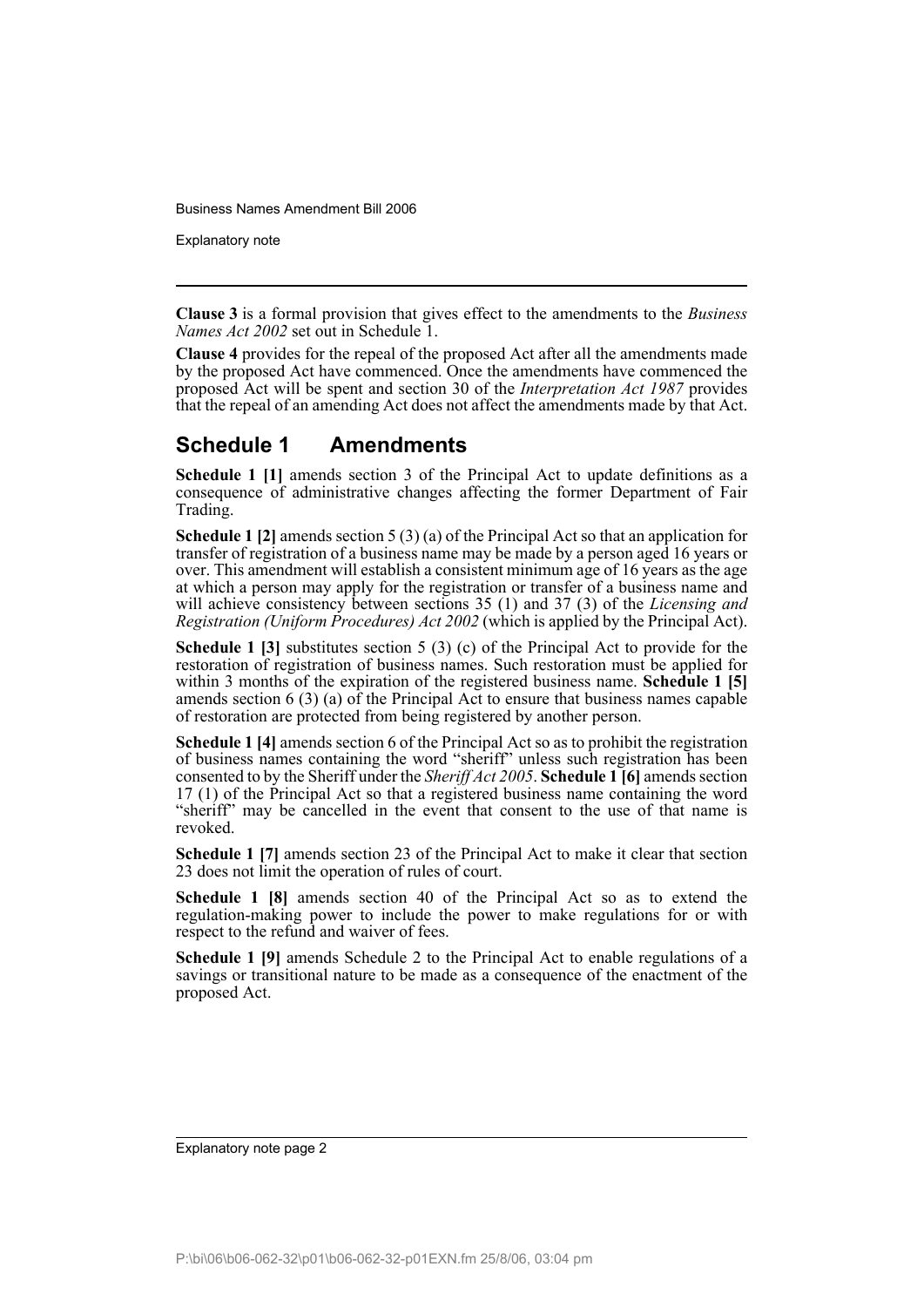First print



New South Wales

# **Business Names Amendment Bill 2006**

### **Contents**

|   |                                            | Page |
|---|--------------------------------------------|------|
|   | Name of Act                                |      |
|   | Commencement                               | 2    |
| 3 | Amendment of Business Names Act 2002 No 97 |      |
|   | Repeal of Act                              | 2    |
|   | Schedule 1 Amendments                      | 3    |

b06-062-32.p01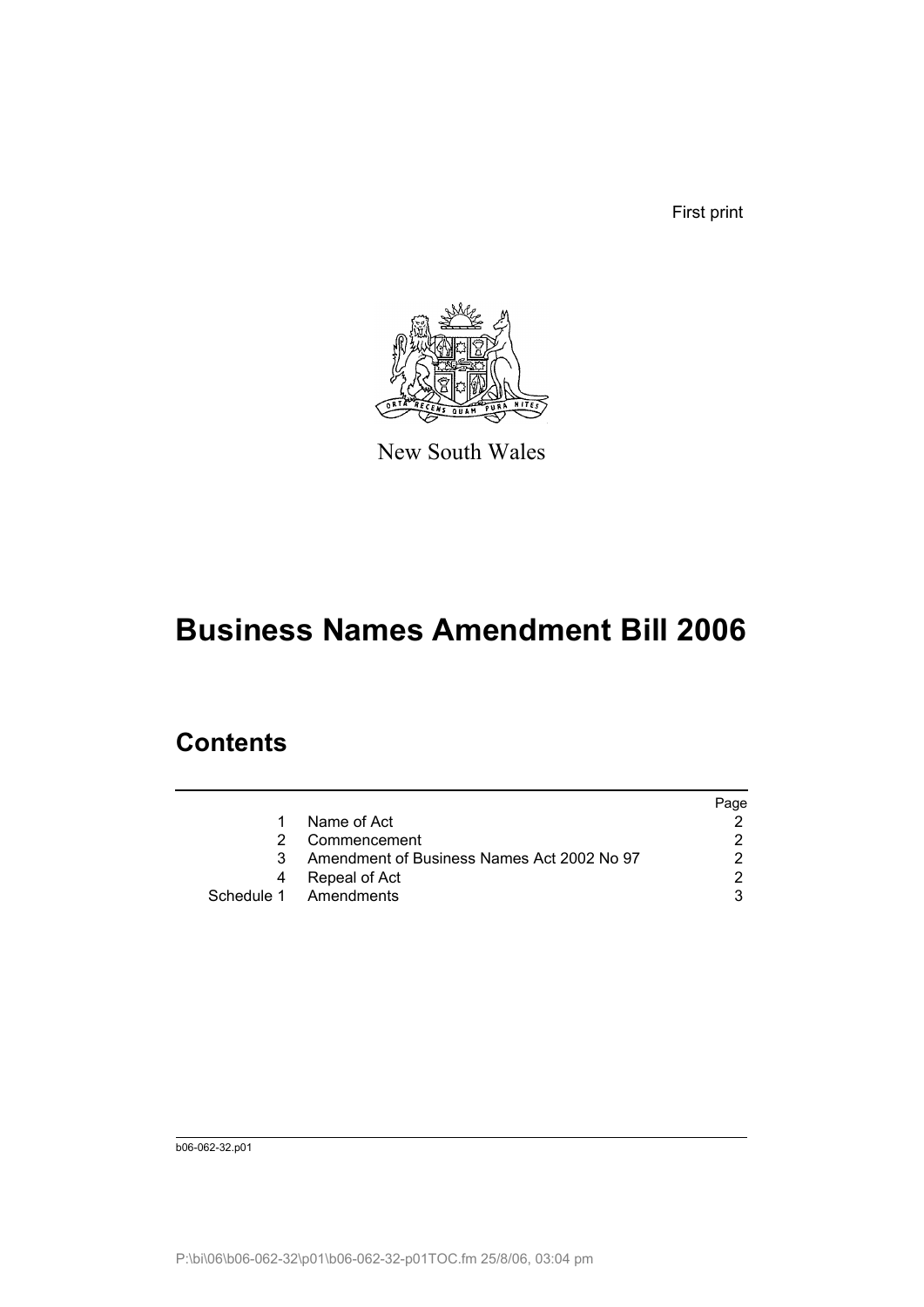**Contents** 

Page

Contents page 2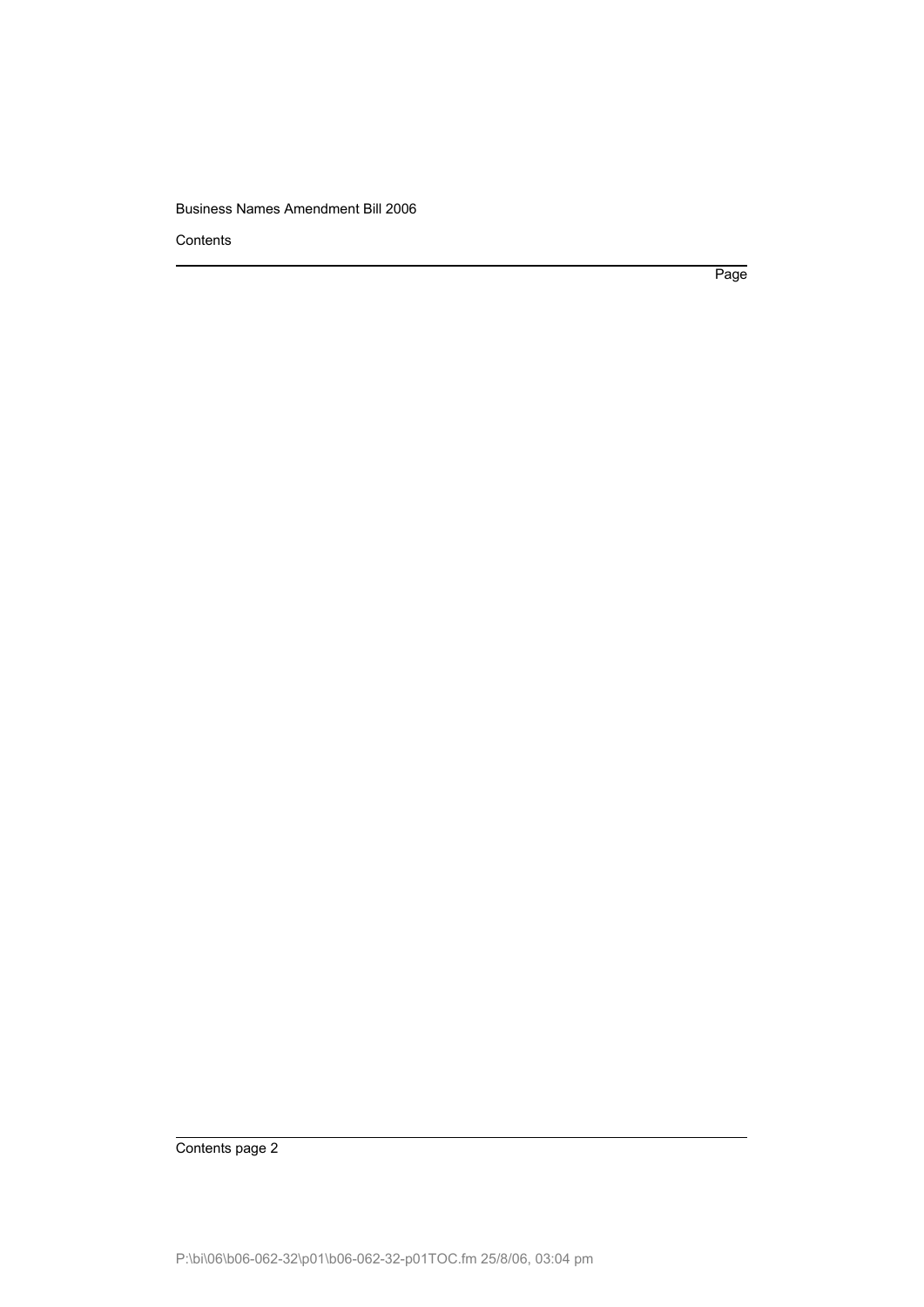

New South Wales

## **Business Names Amendment Bill 2006**

No , 2006

#### **A Bill for**

An Act to amend the *Business Names Act 2002* to make further provision with respect to the registration and use of business names; and for other purposes.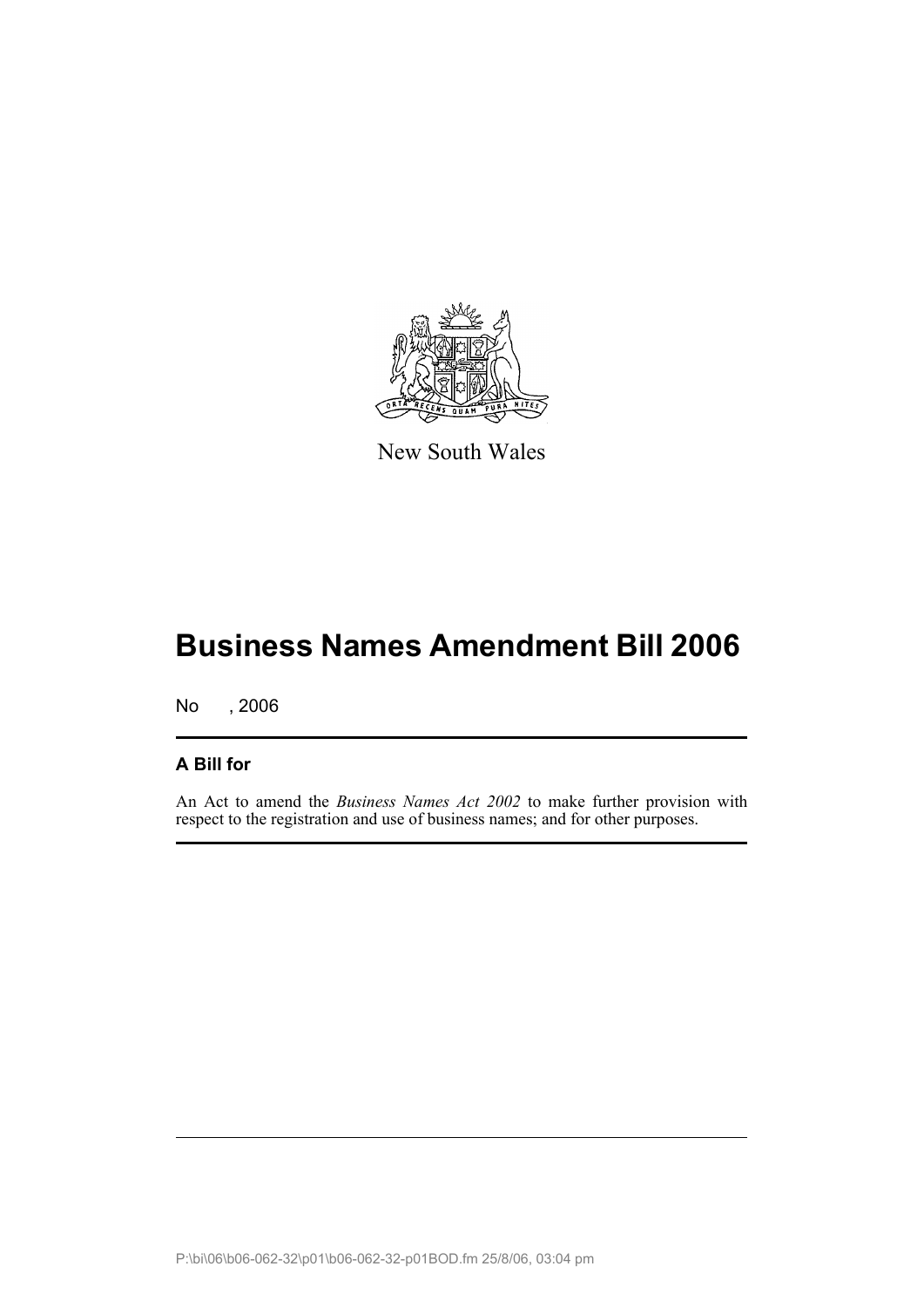<span id="page-5-3"></span><span id="page-5-2"></span><span id="page-5-1"></span><span id="page-5-0"></span>

|              |     | The Legislature of New South Wales enacts:                                                                                                                | 1              |
|--------------|-----|-----------------------------------------------------------------------------------------------------------------------------------------------------------|----------------|
| 1            |     | <b>Name of Act</b>                                                                                                                                        | 2              |
|              |     | This Act is the <i>Business Names Amendment Act 2006</i> .                                                                                                | 3              |
| $\mathbf{2}$ |     | Commencement                                                                                                                                              | $\overline{4}$ |
|              |     | This Act commences on a day or days to be appointed by proclamation.                                                                                      | 5              |
| 3            |     | Amendment of Business Names Act 2002 No 97                                                                                                                | 6              |
|              |     | The <i>Business Names Act 2002</i> is amended as set out in Schedule 1.                                                                                   | 7              |
| 4            |     | <b>Repeal of Act</b>                                                                                                                                      | 8              |
|              | (1) | This Act is repealed on the day following the day on which all of the<br>provisions of this Act have commenced.                                           | 9<br>10        |
|              | (2) | The repeal of this Act does not, because of the operation of section 30<br>of the <i>Interpretation Act 1987</i> , affect any amendment made by this Act. | 11<br>12       |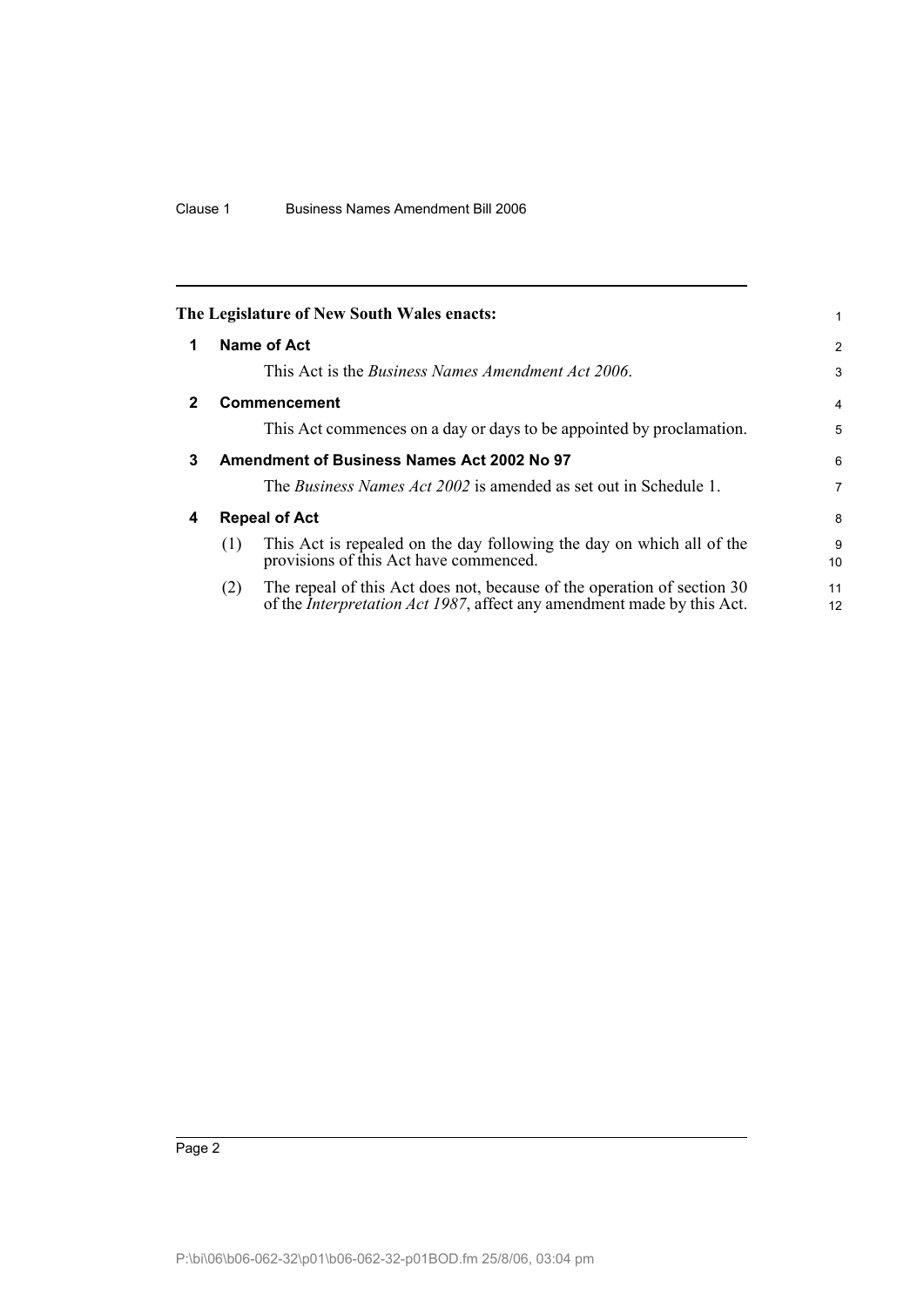Amendments Schedule 1

<span id="page-6-0"></span>

| <b>Schedule 1</b><br><b>Amendments</b> |                                                                                                                                                                                                  |                |  |
|----------------------------------------|--------------------------------------------------------------------------------------------------------------------------------------------------------------------------------------------------|----------------|--|
|                                        | (Section 3)                                                                                                                                                                                      | $\overline{2}$ |  |
| [1]                                    | <b>Section 3 Definitions</b>                                                                                                                                                                     | 3              |  |
|                                        | Omit the definitions of <i>Department</i> and <i>Director-General</i> from section 3 (1).                                                                                                        | $\overline{4}$ |  |
|                                        | Insert instead:                                                                                                                                                                                  | 5              |  |
|                                        | <b>Department</b> means the Department of Commerce.                                                                                                                                              | $6\phantom{1}$ |  |
|                                        | <b>Director-General</b> means:                                                                                                                                                                   | $\overline{7}$ |  |
|                                        | the Commissioner for Fair Trading, Department of<br>(a)<br>Commerce, or                                                                                                                          | 8<br>9         |  |
|                                        | if there is no such position in the Department—the<br>(b)<br>Director-General of the Department.                                                                                                 | 10<br>11       |  |
| [2]                                    | Section 5 Application to registration of Licensing and Registration<br>(Uniform Procedures) Act 2002                                                                                             | 12<br>13       |  |
|                                        | Omit "section 35 $(1)$ " from section 5 $(3)$ $(a)$ .                                                                                                                                            | 14             |  |
|                                        | Insert instead "sections $35(1)$ and $37(3)$ ".                                                                                                                                                  | 15             |  |
| [3]                                    | Section 5 (3) (c)                                                                                                                                                                                | 16             |  |
|                                        | Omit the paragraph. Insert instead:                                                                                                                                                              | 17             |  |
|                                        | applications for restoration of registration under section 39<br>(c)<br>of that Act must be made within 3 months of the<br>registration expiring.                                                | 18<br>19<br>20 |  |
| [4]                                    | Section 6 Refusal of registration of certain business names                                                                                                                                      | 21             |  |
|                                        | Insert after section $6(2A)$ :                                                                                                                                                                   |                |  |
|                                        | A business name that includes the word "sheriff" is not to be<br>(2B)<br>registered unless the use of that name is the subject of a consent<br>granted under section 12 of the Sheriff Act 2005. | 23<br>24<br>25 |  |
| [5]                                    | Section $6(3)(a)$                                                                                                                                                                                | 26             |  |
|                                        | Insert ", or existing business name capable of restoration under section 5 (3)<br>(c)," after "business name".                                                                                   | 27<br>28       |  |